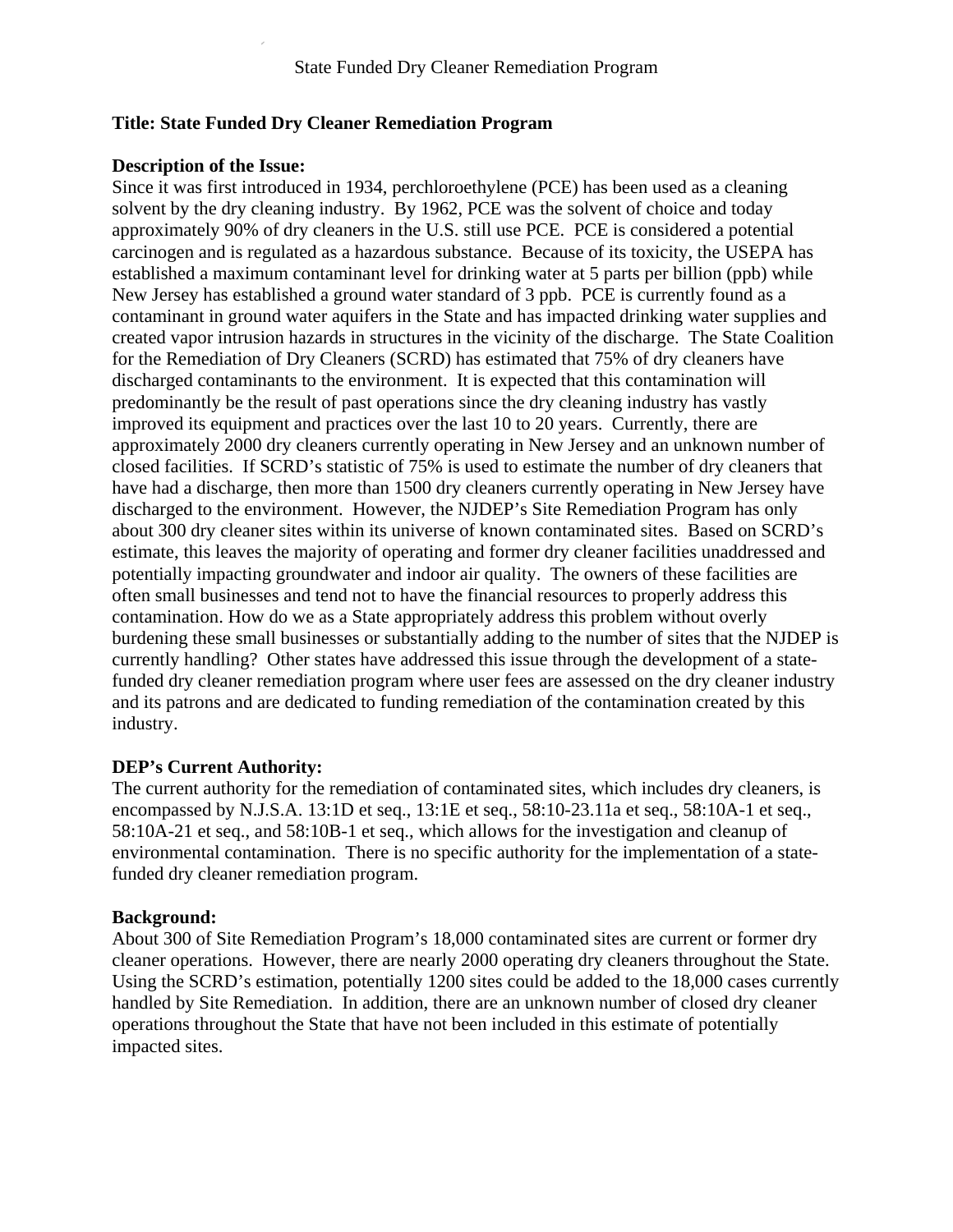# State Funded Dry Cleaner Remediation Program

The vast majority of these small businesses use or have used the chemical tetrachloroethylene, also known as perchloroethylene, perc or PCE. If exposed to this chemical or its breakdown products (trichloroethylene, di-chloroethylene, and vinyl chloride) there is an increased risk of kidney and liver problems and various types of cancer. In addition, PCE and its breakdown products do not readily degrade in the environment. The historical practices by the dry cleaner industry have allowed for the discharge of this chemical into the environment. Not only have these discharges impacted the ground water, but they have also created vapor intrusion issues throughout the State. Due to the high vapor pressures, the presence of these chemicals in soils or ground water creates the potential for chemical vapors to migrate through subsurface soils and/or preferential pathways thereby impacting the air quality of area buildings. These vapor intrusion pathways may pose an unacceptable risk to human health. Finally, a large number of dry cleaning facilities throughout the State are typically found intermixed in residential settings. This further increases the potential exposure through vapor intrusion.

Due to these characteristics of PCE, a small and simple remediation of contamination from a dry cleaner operation can cost as much as \$100,000; and more complex remediations can reach beyond \$5,000,000. Dry cleaners are mostly small businesses without the monetary resources to pay for the remediation of a chlorinated solvent plume.

It was presented by the Department that a state-funded dry cleaner remediation program could alleviate most of the monetary burden associated with remediating the contamination that currently falls upon the small business owner and/or the property owner (many dry cleaner operations lease space). A state-funded program could (through the use of dedicated funds) provide funding for additional FTEs dedicated to the remediation of dry cleaners. It could reduce much of the litigation costs involved in remediation and provide for expedited remediation through streamlined processes to investigate and remediate sites. In addition, upgrades of older systems could be a requirement to participate in the program, creating an incentive for these businesses to install machines and upgrade their systems so that future discharges are less likely. A state-funded remediation program could create an incentive for dry cleaners to volunteer information regarding contamination at their site rather than waiting for the State to find the problem.

#### **Stakeholder Comments**

Unlike most of the other issues raised within the stakeholder meetings, the issue of a state-funded dry cleaner program was initiated by the DEP. This issue was presented to the Stakeholders at the June 29, 2007, meeting; and after the discussion was completed, there were no objections indicated from any of the attendees with regard to moving forward with such a program. There were, however at the meeting, numerous questions, a few concerns raised, and several comments from stakeholders in response to the draft white papers.

The stakeholders questioned why dry cleaners in particular should be targeted. The DEP explained that dry cleaners use perchloroethylene (PCE), a contaminant that, along with its breakdown products, tend to persist in the environment. PCE and its breakdown products have been found as part of regional ground water contaminants throughout the Sate and have impacted potable water supplies. Because these compounds are denser than water, they tend to sink through the ground water making it difficult to remediate. In addition, these compounds have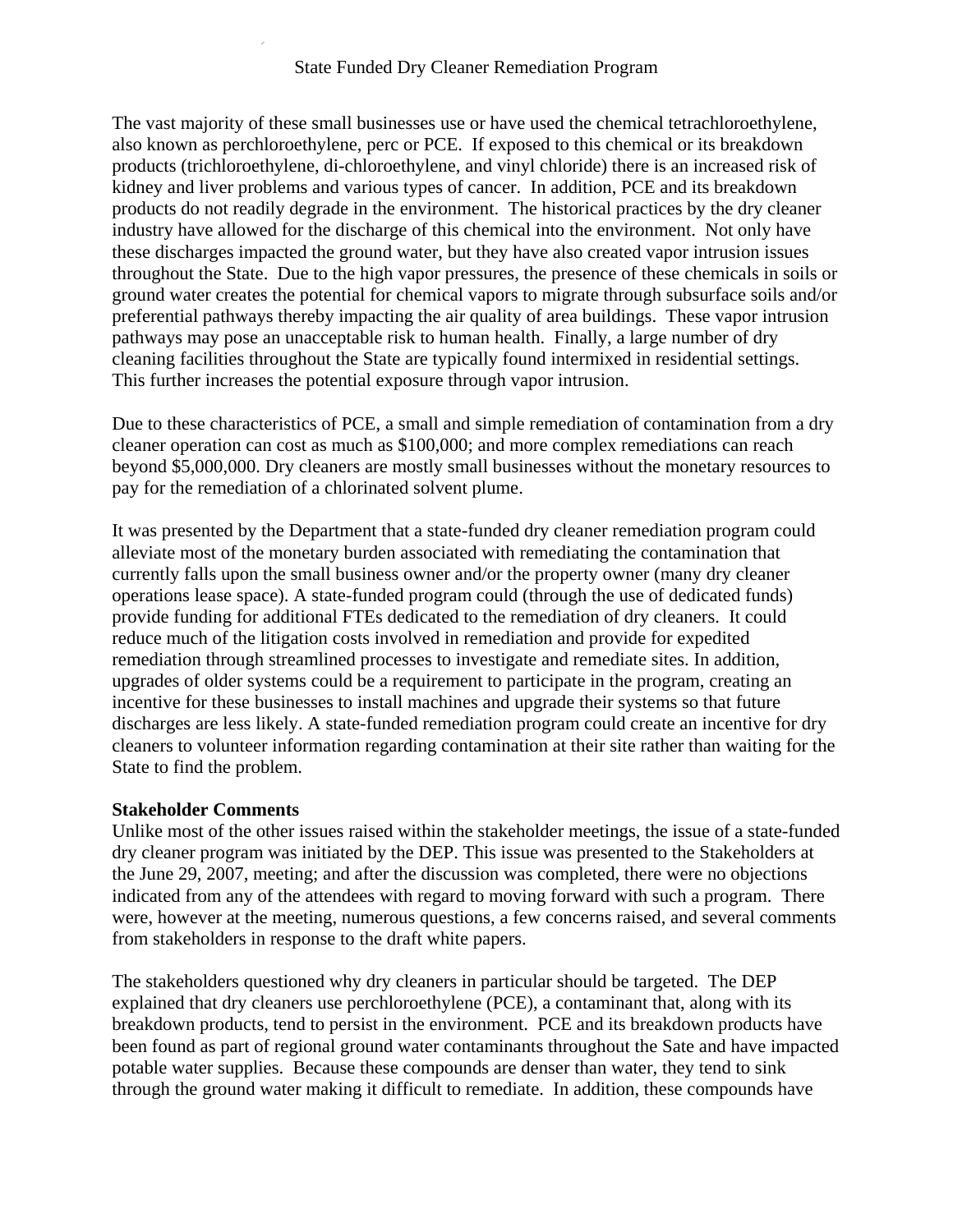high vapor pressures and tend to volatilize; creating vapor hazards that effect indoor air quality. The dry cleaning industry is, and has been, the single largest user of PCE. Furthermore, these facilities are numerous and tend to be co-located in residential areas.

The stakeholders also expressed concern that a dry cleaner program could take resources away from other remediation projects. They asserted that determining the number of closed dry cleaner operations or assessing the real number of open dry cleaner facilities with contamination issues will take staff time and resources. These resources should not be siphoned away from existing projects but must be provided as new resources from some other funding source. Potentially adding 1500 cases represents more than an 8% increase in overall caseload and cannot be absorbed by existing staff levels and resources. If the program is structured to provide a funding source that is dedicated specifically to the remediation of these sites, over and above remediation funding that is already in place, it should be an additional resource and not one that takes away from other resources within the Department. The estimated 300 dry cleaner sites already in the system could be reassigned to new dedicated dry cleaner staff which would alleviate the burden on existing resources.

Some stakeholders stated that the issue of a state funded dry cleaner remediation program is as a specific area of concern discussed late in the stakeholder process and should be addressed as a separate issue. The Department considers the creation of a state funded drycleaner remediation program an important issue. It was for this reason that it was brought to the stakeholders for discussion. The Department believes that it would be a disservice to the citizens of the state of New Jersey to separate this issue from the rest of the environmental legislative initiatives at this time.

Some stakeholders indicated this program could be perceived as moving away from "polluter pays" and may be an issue with environmental groups. This issue could be addressed if the program requires the dry cleaner industry and its patrons to pay for the remediation through fees. It was suggested that a funding source could be maintained for the duration of remediation of these sites if the registration and user fees were paid continuously rather than a one time fee.

There was also discussion about how much of the remediation cost the dry cleaner operator could be liable for. The amount of the liability would depend on the structure of the legislation. All states that currently have a state-funded dry cleaner program have a deductible. Some of these are a flat fee and some are a percentage that is based on the remediation costs incurred.

The stakeholders asked whether financial resources could be made available to the small business owners so they could upgrade their systems to make them compliant with new environmental requirements. It was noted that some states have incorporated upgrade requirements as part of the eligibility requirement for these facilities. Loan programs for this purpose could be incorporated into legislation. Some stakeholders also questioned whether there should be insurance requirements for these businesses. It was noted that some of the other statefunded programs do require a minimum amount of insurance.